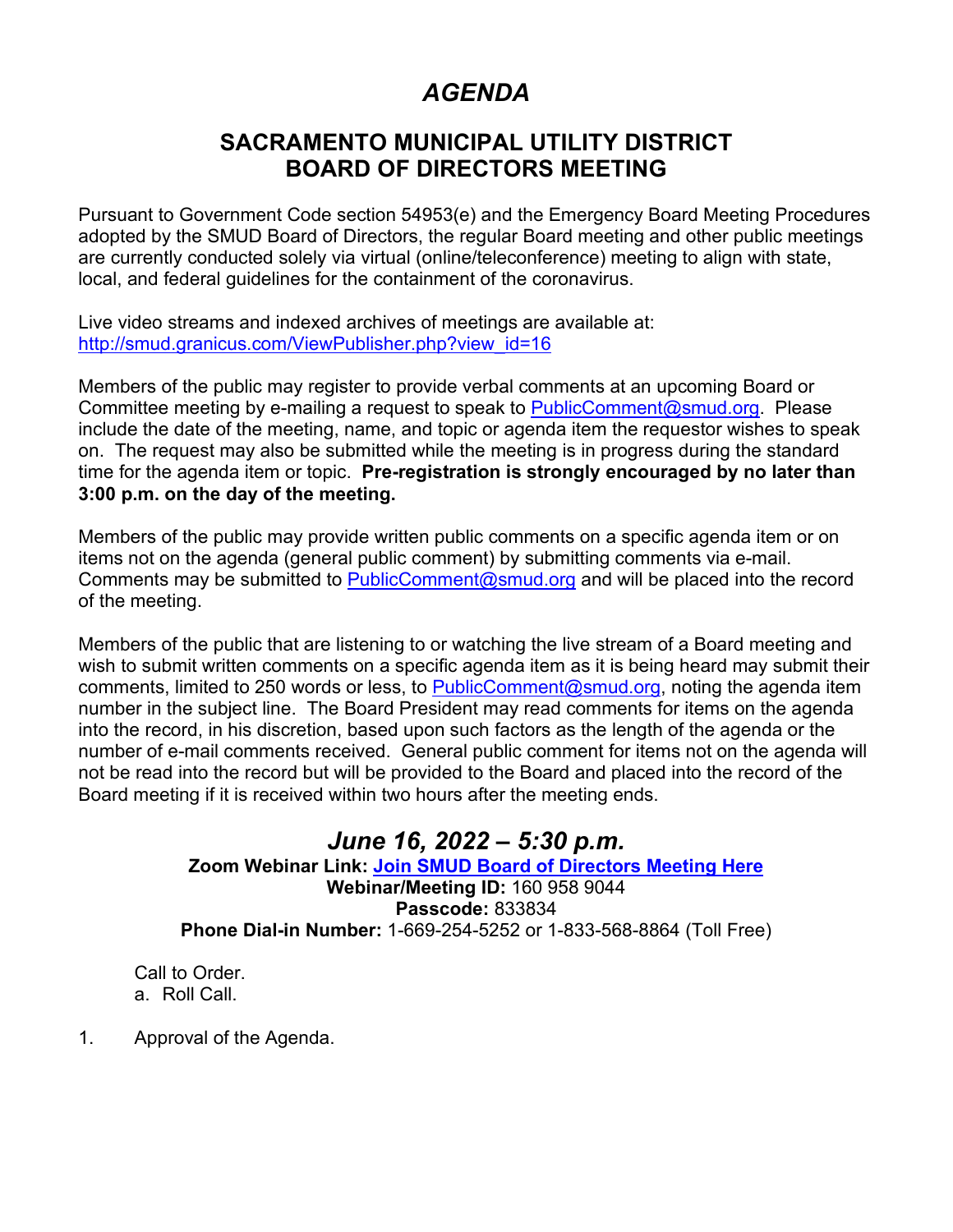- 2. Committee Chair Reports.
	- a. Committee Chair report of June 7, 2022, Strategic Development Committee
	- b. Committee Chair report of June 8, 2022, Policy Committee
	- c. Committee Chair report of June 15, 2022, Energy Resources & Customer Services **Committee**

#### **Item 5 was reviewed by the June 8, 2022, Policy Committee. Items 6 through 10 were reviewed by the June 15, 2022, Energy Resources & Customer Services Committee.**

#### *Comments from the public are welcome when these agenda items are called.*

#### **Consent Calendar:**

- 3. Approve Board member compensation for service rendered at the request of the Board (pursuant to Resolution 18-12-15) for the period of May 16, 2022, through June 15, 2022.
- 4. Approval of the minutes of the meeting of May 19, 2022.
- 5. Accept the monitoring report for **Strategic Direction SD-4, Reliability**. **Policy Committee 6/8. (Frankie McDermott)**
- 6. Make findings pursuant to Government Code section 54953(e) to continue holding meetings virtually during proclaimed state of emergency (recurring item, every 30 days). **Energy Resources & Customer Services Committee 6/15. (Laura Lewis)**
- 7. Adopt SMUD's **2030 Zero Carbon Plan** as SMUD's **Zero Carbon Integrated Resource Plan (IRP)** to meet **California Energy Commission (CEC)** IRP regulatory filing requirements. **Energy Resources & Customer Services Committee 6/15. (Scott Martin)**
- 8. Adopt an update to SMUD's **Renewable Energy Resources Procurement Plan (RPS Procurement Plan)** as required by Public Utilities Code section 399.30(a) and by the *Enforcement Procedures for the Renewables Portfolio Standard for Publicly Owned Utilities* **(CEC RPS Regulations)** section 3205(a), reflecting updated renewable procurement as included in SMUD's **2030 Zero Carbon Plan** and latest RPS regulations. **Energy Resources & Customer Services Committee 6/15. (Scott Martin)**
- 9. Adopt an update to SMUD's **Renewables Portfolio Standard (RPS) Enforcement and Compliance Plan**. **Energy Resources & Customer Services Committee 6/15. (Scott Martin)**

**\* \* \* \* \* \* \***

#### **Discussion Calendar:**

10. Certify the **California Environmental Quality Act (CEQA) Sacramento Municipal Utility District Operations, Maintenance, and New Construction Habitat Conservation Plan (HCP) Final Environmental Impact Report (FEIR)**, including adoption of the **Findings**; adopt the **Mitigation Monitoring and Reporting Program**; and approve the project. **Energy Resources & Customer Services Committee 6/15. (Frankie McDermott)**

*Presenter: Emily Bacchini*

**\* \* \* \* \* \* \***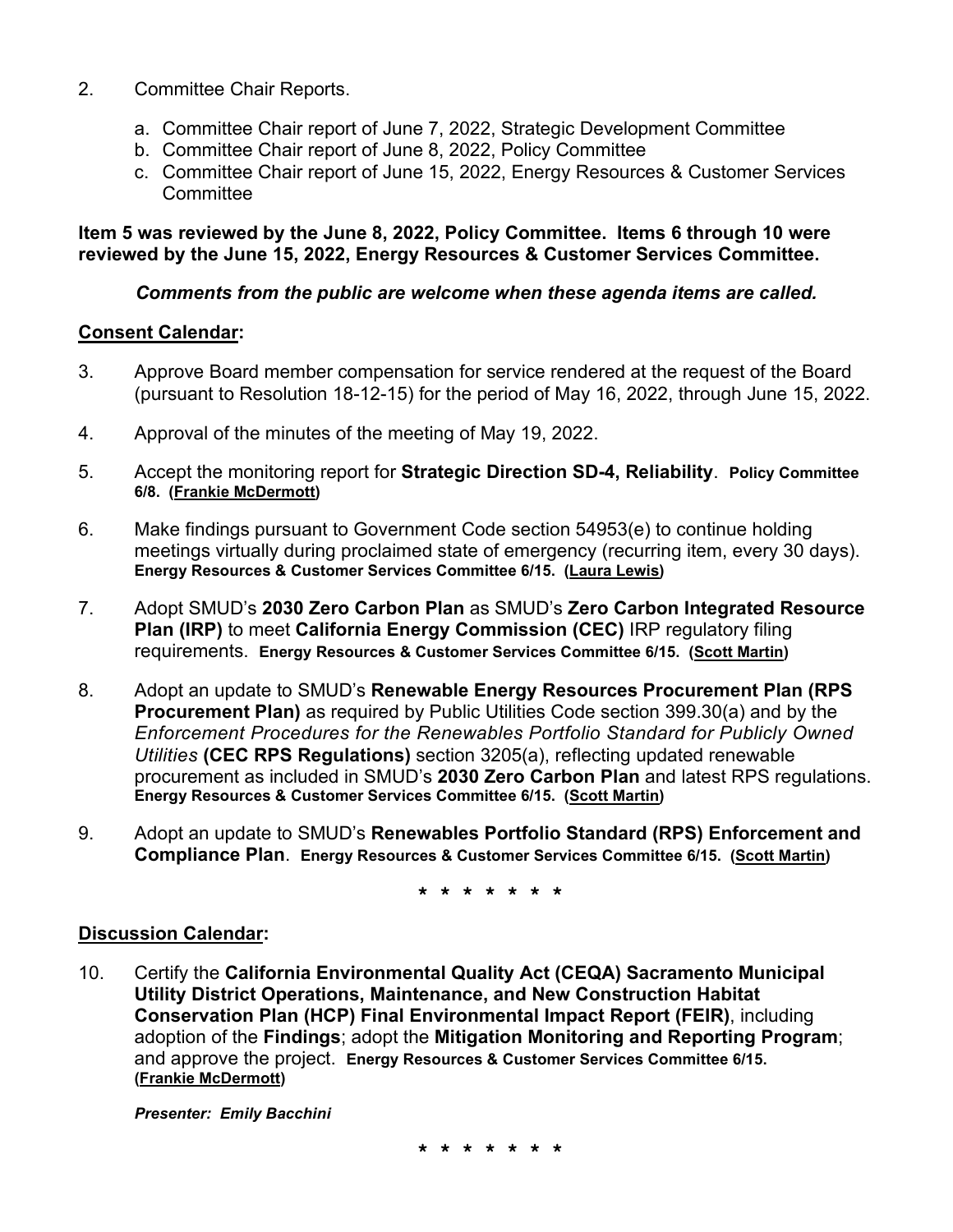#### **Informational Items:**

11. Provide the Board with the financial results from the four-month period ended April 30, 2022.

#### *Presenter: Kathy Ketchum*

12. Provide the Board with the summary of SMUD's current Power Supply Costs.

*Presenter: Kathy Ketchum*

13. Audit Reports: Green-e® Energy Annual Verification and Data Sharing.

*Presenter: Claire Rogers*

**\* \* \* \* \* \* \***

#### **Public Comment:**

14. Items not on the agenda.

#### **Board and CEO Reports:**

- 15. Directors' Reports.
- 16. President's Report.
- 17. CEO's Report. a. Board Video

### **Summary of Board Direction**

**\* \* \* \* \* \* \***

## *ANNOUNCEMENT OF CLOSED SESSION AGENDA*

#### 1. **Conference with Labor Negotiators**.

Pursuant to Section 54957.6 of the Government Code:

SMUD Designated Representatives: Cheryl Spector, Manager, Employee Relations Jennifer Dibble, Principal Employee Relations Analyst

Employee Organization: Public Safety Officers' Association (PSOA)

**\* \* \* \* \* \* \***